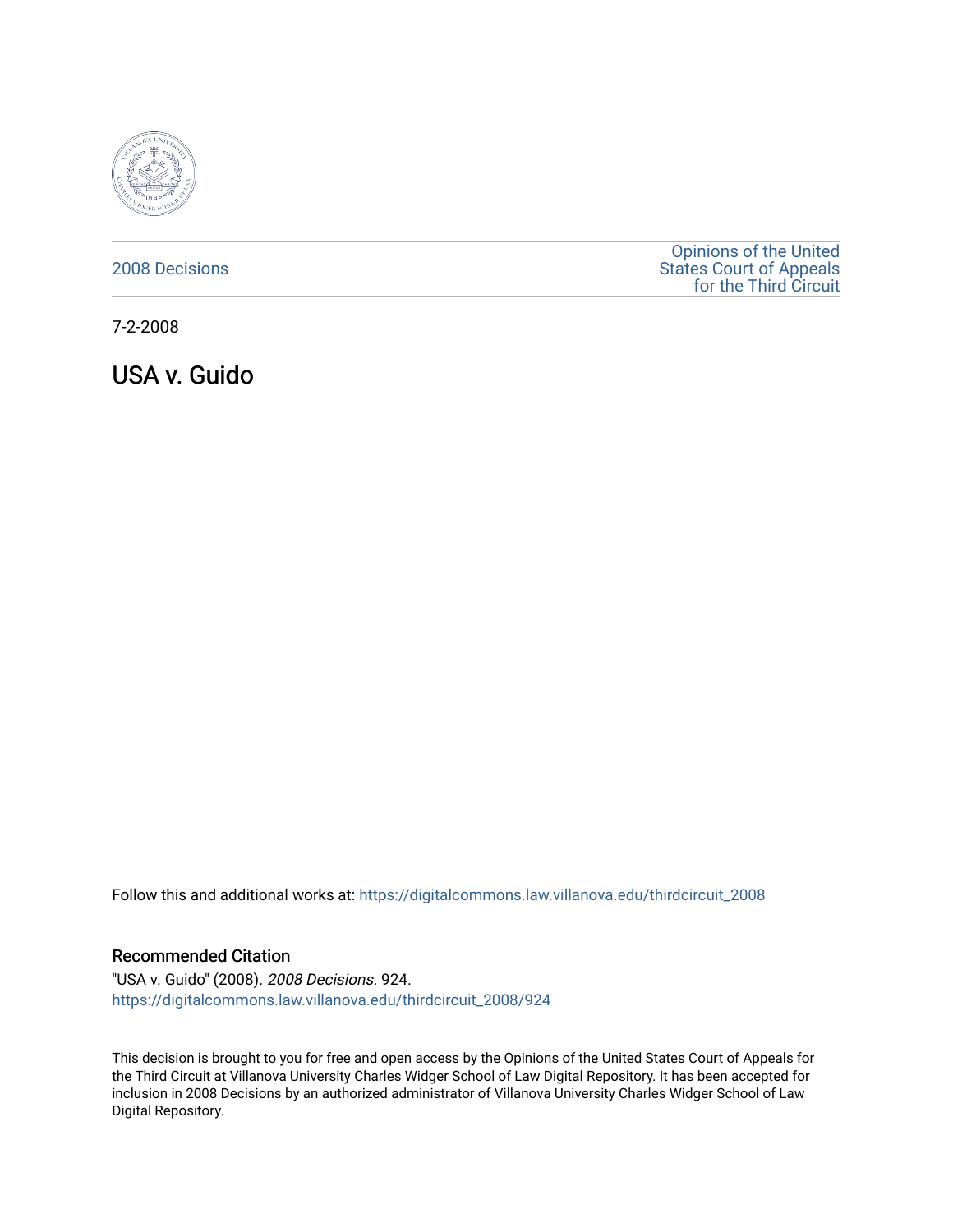# NOT PRECEDENTIAL UNITED STATES COURT OF APPEALS FOR THE THIRD CIRCUIT

No. 04-4156/07-4331 \_\_\_\_\_\_\_\_\_\_\_\_\_

\_\_\_\_\_\_\_\_\_\_\_\_\_

UNITED STATES OF AMERICA

v.

GREGORY P. GUIDO,

Appellant

On Appeal from the United States District Court for the District of New Jersey (D.C. No. 03-cr-00460) District Judge: Honorable Dickinson R. Debevoise

Submitted Under Third Circuit LAR 34.1(a) June 6, 2008

\_\_\_\_\_\_\_\_\_\_\_\_\_\_\_

Before: FISHER, JORDAN, and VAN ANTWERPEN, *Circuit Judges*

(Filed: July 2, 2008) \_\_\_\_\_\_\_\_\_\_\_\_\_\_\_

### OPINION OF THE COURT

JORDAN, *Circuit Judge*.

**I. Introduction** 

Gregory P. Guido was charged with conspiracy to possess stolen goods, in

violation of 18 U.S.C. §§ 659 and 371, and theft of an interstate and foreign shipment of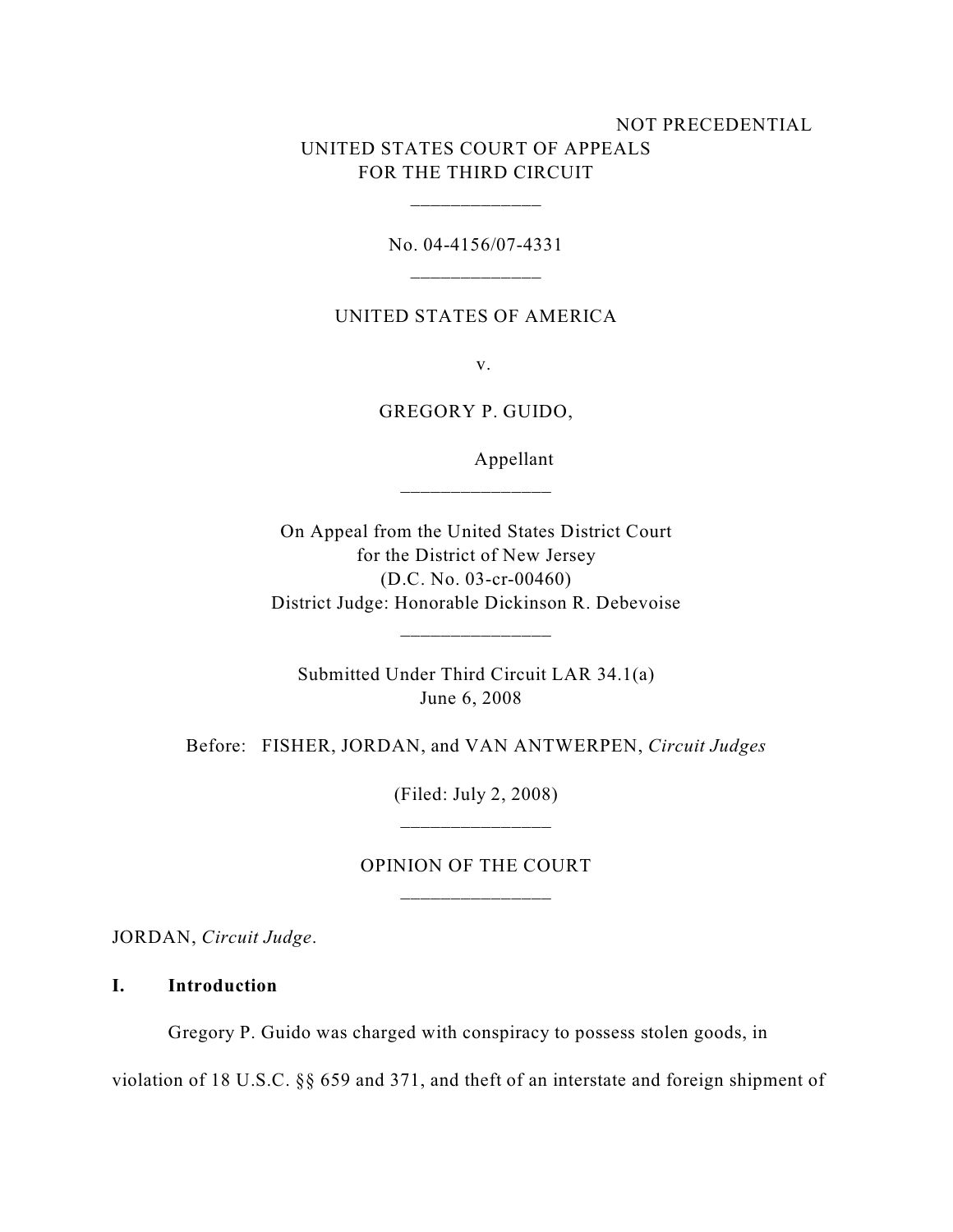freight, in violation of 18 U.S.C. §§ 659 and 2. The charges arose from a scheme in which Guido bought cases of stolen shrimp from a co-defendant and then re-sold them for profit. He pled guilty to the conspiracy count, pursuant to a plea agreement. On September 30, 2004, the United States District Court for the District of New Jersey sentenced him to a term of eight months' imprisonment and three years' supervised release (the "initial sentence"). Guido was charged in a Petition with violating the terms of his supervised release by, among other things, failing to report to his probation officer and failing to make child support and restitution payments. Guido admitted only to failing to report, and the remaining allegations were dismissed. As a result, on November 13, 2007 the District Court sentenced him to eleven months' imprisonment and two years' supervised release (the "revocation sentence"). Guido appeals the reasonableness of both the initial sentence and the revocation sentence. We will affirm.<sup>1</sup>

#### **II. Discussion**

#### *A. Guido's appeal of the initial sentence imposed by the District Court*

Guido argues that the initial sentence imposed by the District Court was unreasonable. Defense counsel filed a brief, pursuant to *Anders v. California*, 386 U.S.

<sup>&</sup>lt;sup>1</sup>The District Court had jurisdiction pursuant to 18 U.S.C.  $\S$  3231. We have jurisdiction pursuant to 28 U.S.C. § 1291 and 18 U.S.C. § 3742(a). "[A]n appellate court reviews a sentence for reasonableness with regard to the factors set forth in 18 U.S.C. § 3553(a)." *United States v. Bungar*, 478 F.3d 540, 542 (3d Cir. 2007). We "must review the sentence under an abuse-of-discretion standard." *Gall v. United States*, 128 S. Ct. 586, 597 (2007).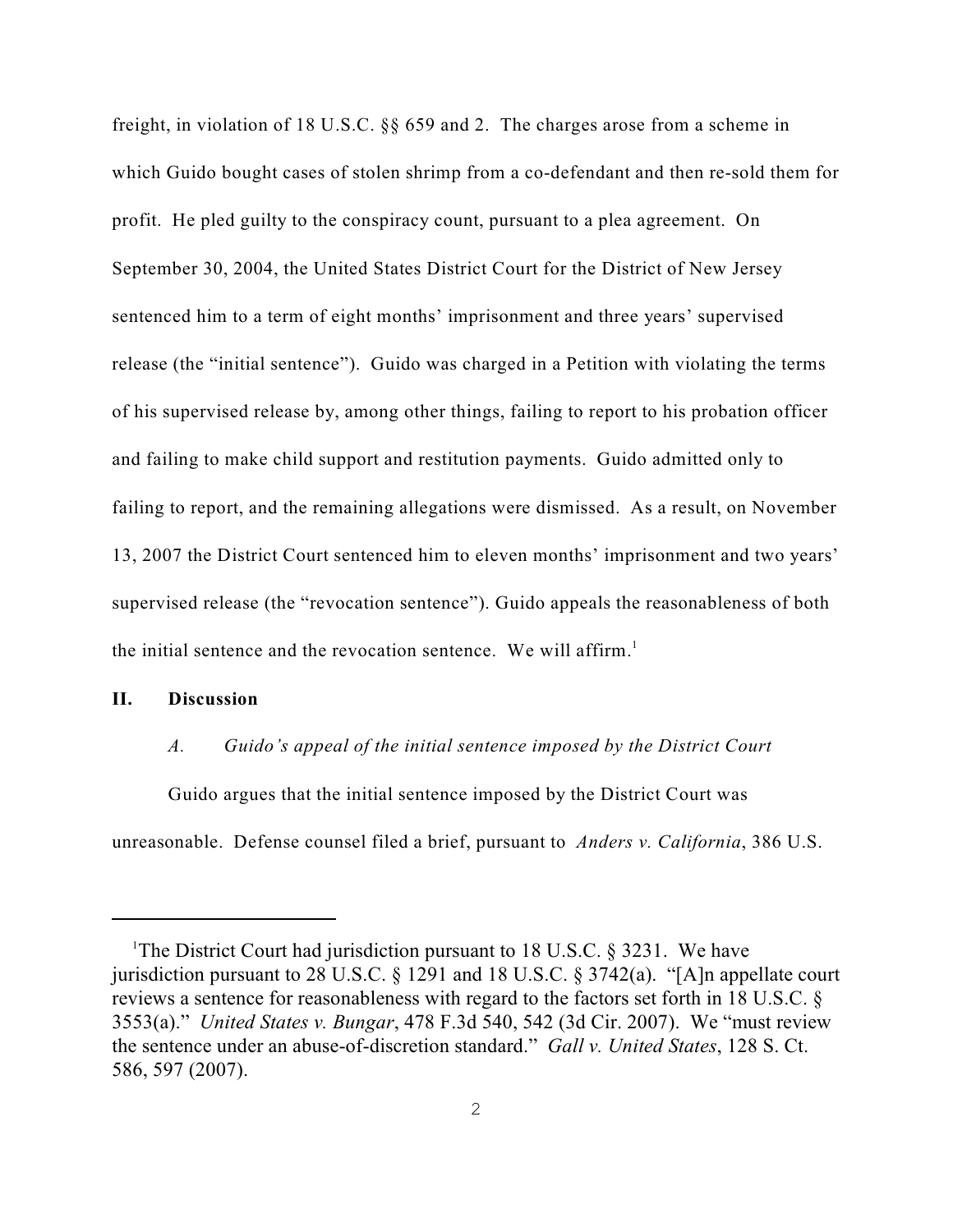738 (1967), with respect to the initial sentence, acknowledging that there are no nonfrivolous issues for appeal. Following our independent review of the record, we agree. *United States v. Youla*, 241 F.3d 296, 300 (3d Cir. 2001). Guido pled guilty and voluntarily waived his right to appeal. Nothing about his initial sentence can rightly be called an abuse of the District Court's discretion. Because Guido's appeal lacks legal merit, $\alpha$  the judgment of conviction and sentence entered on September 30, 2004 will be affirmed and defense counsel's motion to withdraw will be granted. $3$ 

#### *B. Guido's appeal of the revocation sentence imposed by the District Court*

Guido also argues that the revocation sentence imposed by the District Court was unreasonable. He says that the District Court abused its discretion by focusing "solely on [his] past conduct while ignoring the minor nature of his violation and dismissing other  $\delta$  $3553(a)$  factors as irrelevant."<sup>4</sup> (Appellant's Br. at 20.)

Guido's arguments are unpersuasive. During sentencing, the District Court said:

In considering the 3553(a) factors, one goes back to the original offense. And with respect to that, Mr. Guido's role was relatively minor. ... So insofar as the previous offense is concerned, it doesn't have a degree of seriousness that bears on the sentencing for the violation of supervised release which is at issue in this case. ...

We have considered Guido's *pro se* arguments and conclude that they too lack merit. <sup>2</sup>

<sup>&</sup>lt;sup>3</sup>Defense counsel filed a motion to withdraw on May 11, 2007 and supplemented it on February 19, 2008.

 $4$ Guido properly recognizes that the policy statements set forth in Chapter 7 of the Sentencing Guidelines apply when determining a sentencing range based on violations of supervised release. (Appellant's Br. at 19.)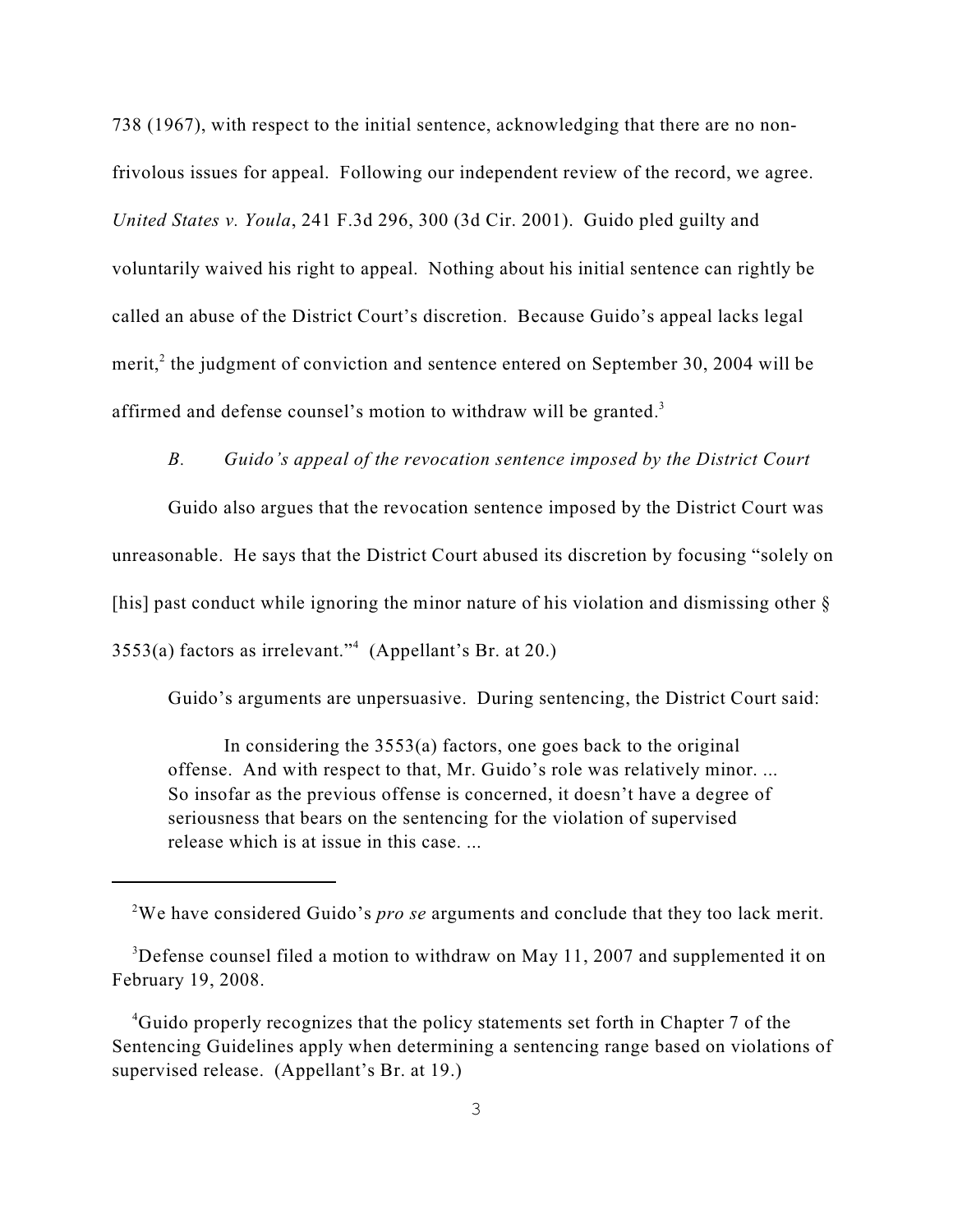The thing that matters, that concerns me, is the record and past conduct of Mr. Guido. He was never married ... he has fathered three children, two from a 13-year relationship with Jackie [], and one from a more recent relationship with Margaret []. He's been violent towards both these women ... [.] [S]entenc[ing] was delayed from 2004 because of his confinement ... for failure to pay support ... . The criminal record reflected in the presentence report is extensive, and at the time of his original sentence, there were pending against him an extraordinary number of charges ... .

I'm not inclined to think that a lengthy prison term would contribute to Mr. Guido's education, training or rehabilitation. But one can always hope for that result. But it would serve the purpose of protecting the public for at least a period of time.

Therefore, I think it's appropriate to sentence Mr. Guido at the top of the guideline range. That will serve the ... goal of uniformity of sentencing under the guidelines, and I think will have a deterrent effect on Mr. Guido ... and would serve to protect the public for a period of time while he is away. Further, there will be a term of supervised release which would give the opportunity to continue to monitor his conduct and take further action if the prison term does not have the desired effect.

(Appendix in No. 07-4311 at 34-36.)

The revocation sentence imposed by the District Court was at the top of the advisory Guidelines range and, as we have noted, "[a] sentence that falls within the guidelines range is more likely to be reasonable than one outside the guidelines range." *United States v. Cooper*, 437 F.3d 324, 332 (3d Cir. 2006). Further, the record reflects that the District Court carefully considered and weighed the relevant sentencing factors. That the Court chose to give more weight to Guido's past criminal history than to the nature of his violation does not constitute an abuse of discretion. We conclude that the revocation sentence is reasonable, and we will therefore affirm it.

4